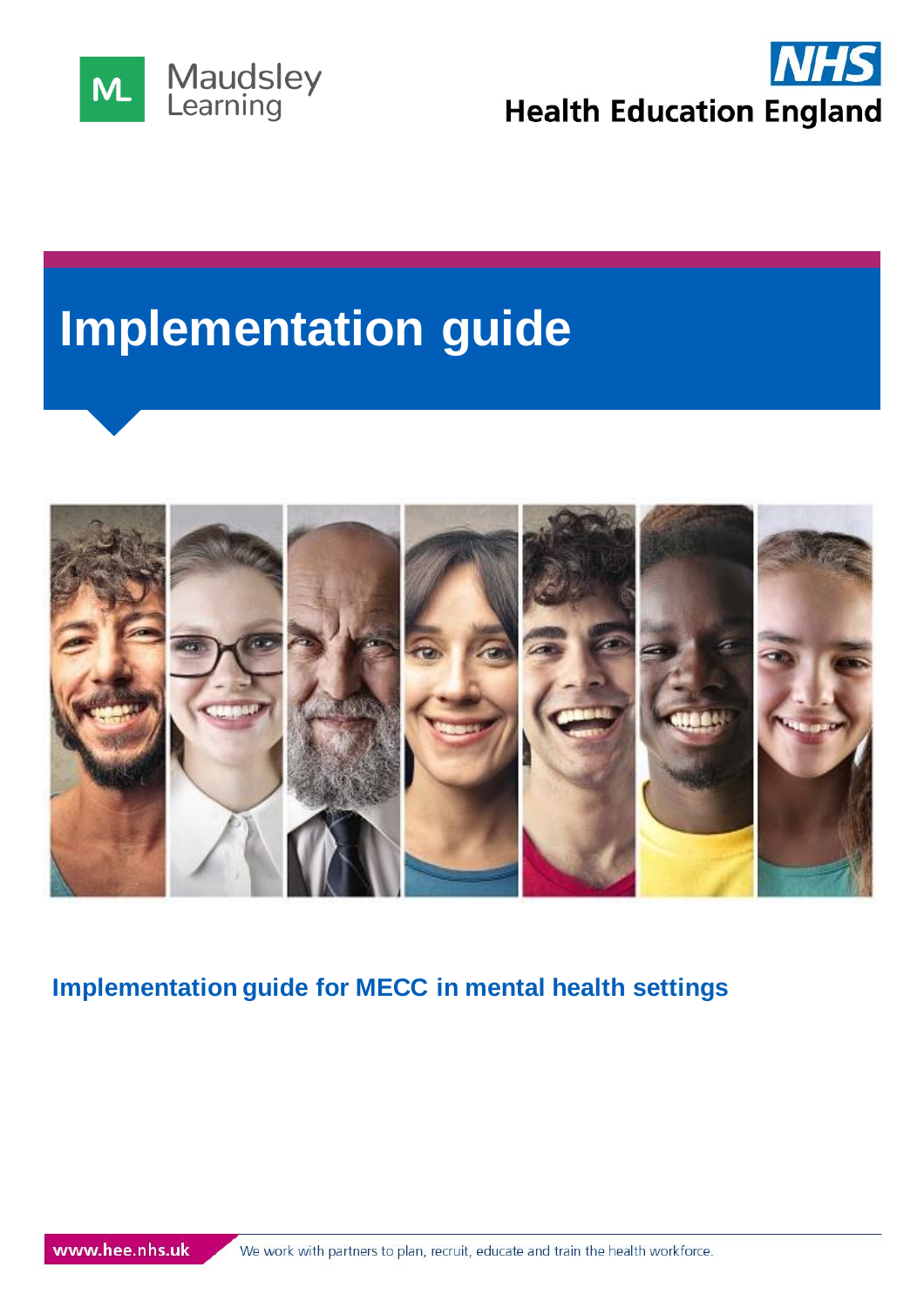# **Implementation guide for MECC in mental health settings**

The purpose of this document is to highlight considerations for the implementation of MECC programmes that are specific to mental health settings. The considerations mentioned here are not covered in the original [MECC implementation guide.](https://assets.publishing.service.gov.uk/government/uploads/system/uploads/attachment_data/file/769488/MECC_Implememenation_guide_v2.pdf) Consequently, this document should be used in addition to the original MECC implementation guide to help programme leads refine their efforts in mental health settings.



This document should align to the [MECC evaluation framework,](https://www.makingeverycontactcount.co.uk/media/1034/making_every__contact_count__mecc__evaluation_framework_march_2016.pdf) [quality](https://assets.publishing.service.gov.uk/government/uploads/system/uploads/attachment_data/file/769489/MECC_Training_quality_marker_checklist_updates.pdf)  [marker checklist,](https://assets.publishing.service.gov.uk/government/uploads/system/uploads/attachment_data/file/769489/MECC_Training_quality_marker_checklist_updates.pdf) and the additional guidance on these two documents for mental health settings. This comprehensive and consistent approach is essential to sustain behaviour change and long-term impact through MECC. Considerations in this document may also be useful for people working in settings other than mental health services.

### **Kotter's 8 Step Process for Leading Change**

Detailed information on this approach and tailoring it to MECC is available [here.](https://www.kotterinc.com/8-steps-process-for-leading-change/)

#### **Phase 1 - Creating a climate for change**

- 1. Creating a sense of urgency
- 2. Building a core coalition
- 3. Forming a strategic vision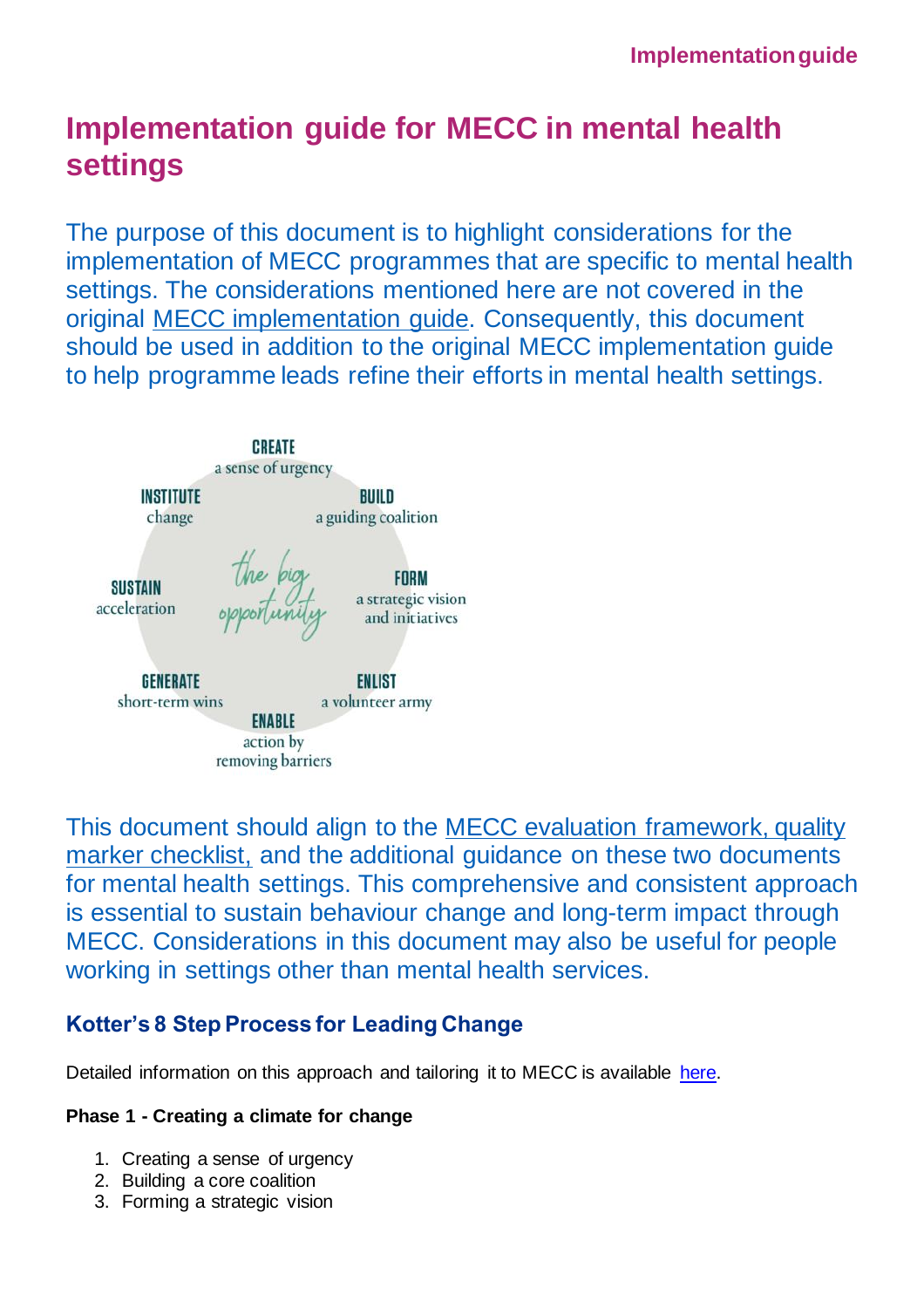#### **Phase 2 - Engaging and enabling the whole organization**

- 4. Getting everyone on board
- 5. Removing barriers and reducing friction
- 6. Generating short-term wins

#### **Phase 3 - Implementing and sustaining change**

- 7. Sustaining acceleration
- 8. Setting the changes in stone

#### **Other Key considerations**

When implementing MECC it is important to consider how it is framed to staff. We would recommend framing MECC in a way that aligns with the professional's current practice. This is so that MECC does not appear to be additional workload, as this will create barriers and friction for employees. A simple example of how to do this is by including MECC into everyday conversations professionals have with patients/service users. These conversations are usually undertaken a more structured and useful way than small talk, making them ideal for implementing MECC.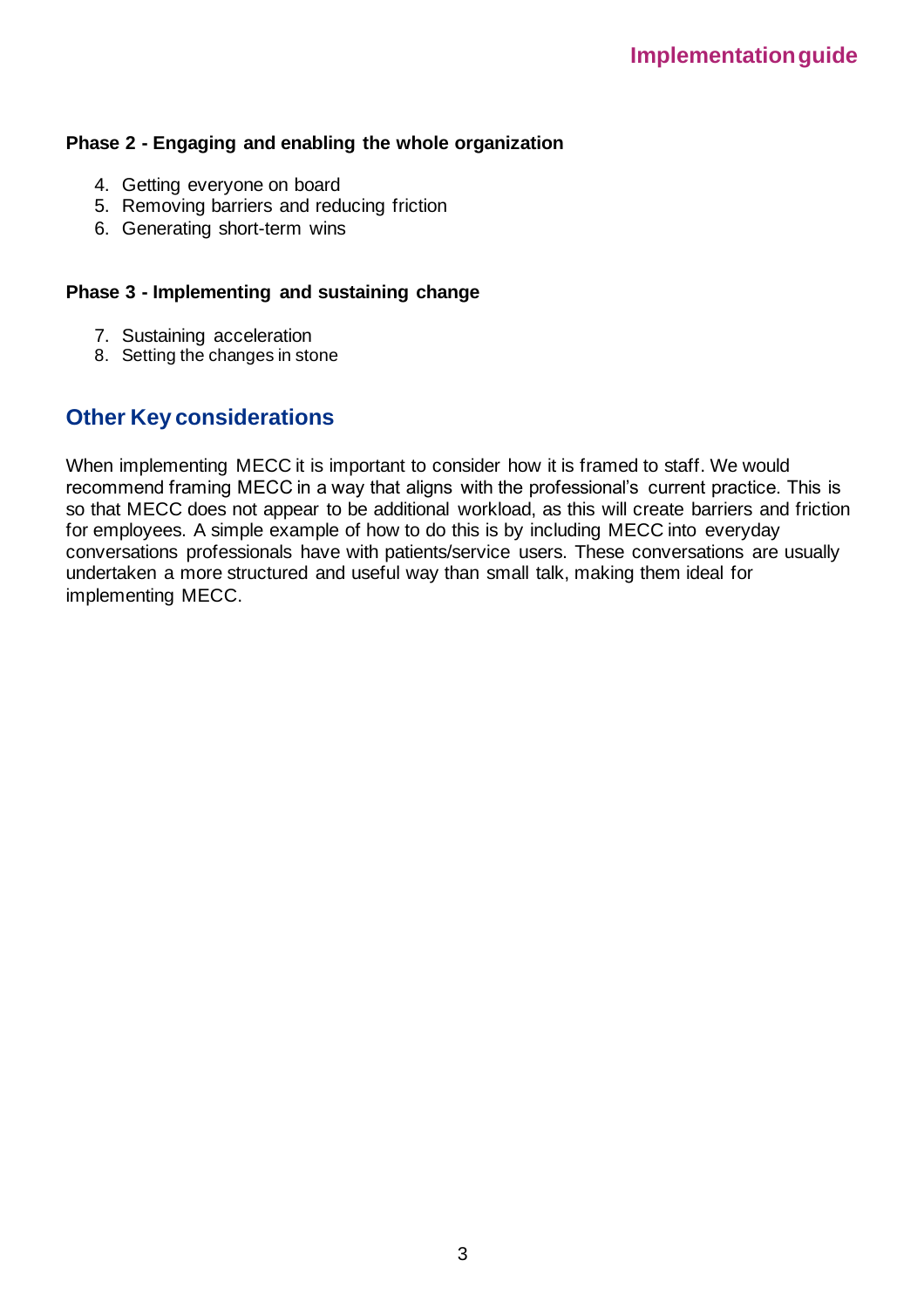| <b>Action point</b>                                                                                                                                                                                                                      | Activity and tools you may wish to use                                                                                                                                                                                                                                                                                    | Indicate:<br><b>Achieved, Part</b><br>achieved or<br>development area | <b>Action required</b><br>within team/<br>service/<br>organisation |
|------------------------------------------------------------------------------------------------------------------------------------------------------------------------------------------------------------------------------------------|---------------------------------------------------------------------------------------------------------------------------------------------------------------------------------------------------------------------------------------------------------------------------------------------------------------------------|-----------------------------------------------------------------------|--------------------------------------------------------------------|
| 1. Organisational strategy<br>Key points to implement MECC in a<br>strategic way.<br>Do you have organisational<br>$\bullet$<br>development strategy?<br>What are your organisation's core<br>values and how do they align with<br>MECC? | To implement a brief intervention effectively, it is<br>helpful to consider how principles of<br>organisational development and change.<br>Frameworks such as Kotter's 8 step process for<br>leading change can help with implementing<br><b>MECC</b><br>Example of organisation strategy from Solent<br><b>NHS trust</b> |                                                                       |                                                                    |
| Create a steering group<br>A steering group can strength and<br>encourage links between the project<br>and various areas of the organisation<br>and communities.<br>Have you identified key<br>$\bullet$                                 | Useful information on how to create a steering<br>group.<br>Wessex MECC team have created a useful<br>presentation to use for steering groups                                                                                                                                                                             |                                                                       |                                                                    |
| stakeholders who could be<br>involved in the steering group?<br>How many people will you have<br>$\bullet$<br>involved in the steering group?<br>Service user involvement                                                                | Guidance on how to involve service users in<br>mental health settings                                                                                                                                                                                                                                                     |                                                                       |                                                                    |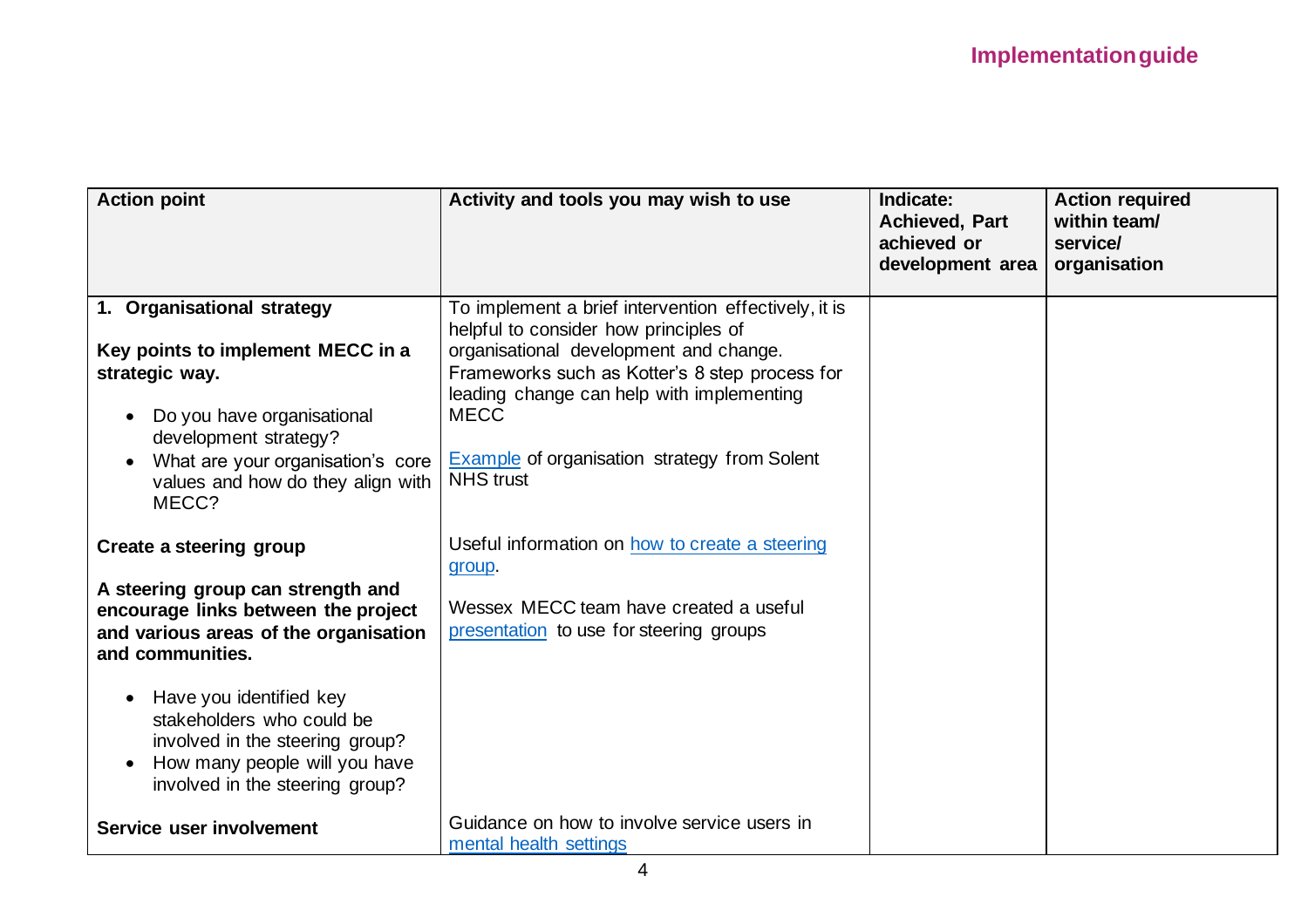| Service user involvement is at the<br>heart of mental health.<br>Have you considered how<br>$\bullet$<br>services users are currently<br>involved in training, policy, and<br>service delivery?<br>Identify how you might engage<br>service users in MECC?<br>Can you appoint a MECC service<br>user lead?                                                                                                                                                           | The King's Fund highlight the benefits of service<br>user engagement and involvement<br>The 4PI national framework for service user<br>involvement, with an example of how to<br>effectively implement                                                                                                                                                                        |  |
|----------------------------------------------------------------------------------------------------------------------------------------------------------------------------------------------------------------------------------------------------------------------------------------------------------------------------------------------------------------------------------------------------------------------------------------------------------------------|-------------------------------------------------------------------------------------------------------------------------------------------------------------------------------------------------------------------------------------------------------------------------------------------------------------------------------------------------------------------------------|--|
| 2. Senior leadership<br>Senior leadership is crucial for the<br>succession of implementing MECC<br>and is a common hindrance.<br>Is the Physical health lead within<br>$\bullet$<br>organisation aware of MECC?<br>How could the physical health<br>lead be more involved in MECC<br>and be a driver for<br>implementation?<br>Is the service user involvement<br>lead aware of MECC?<br>Is it possible to recruit a senior<br>service user MECC engagement<br>lead? | Cheshire and Merseyside conducted research on<br>the perspectives of senior leadership and<br>implementing MECC<br>Healthy London Partnership have a list of<br>resources that could support board level<br>members<br>King's Fund National report for integrated<br>physical and mental health care<br>For other tools and resources please see MECC<br>implementation guide |  |
| 3. Planning<br>Create MECC leads at all levels of the<br>organisation                                                                                                                                                                                                                                                                                                                                                                                                | Key tasks for MECC leads from HEE Wessex<br><b>MECC</b>                                                                                                                                                                                                                                                                                                                       |  |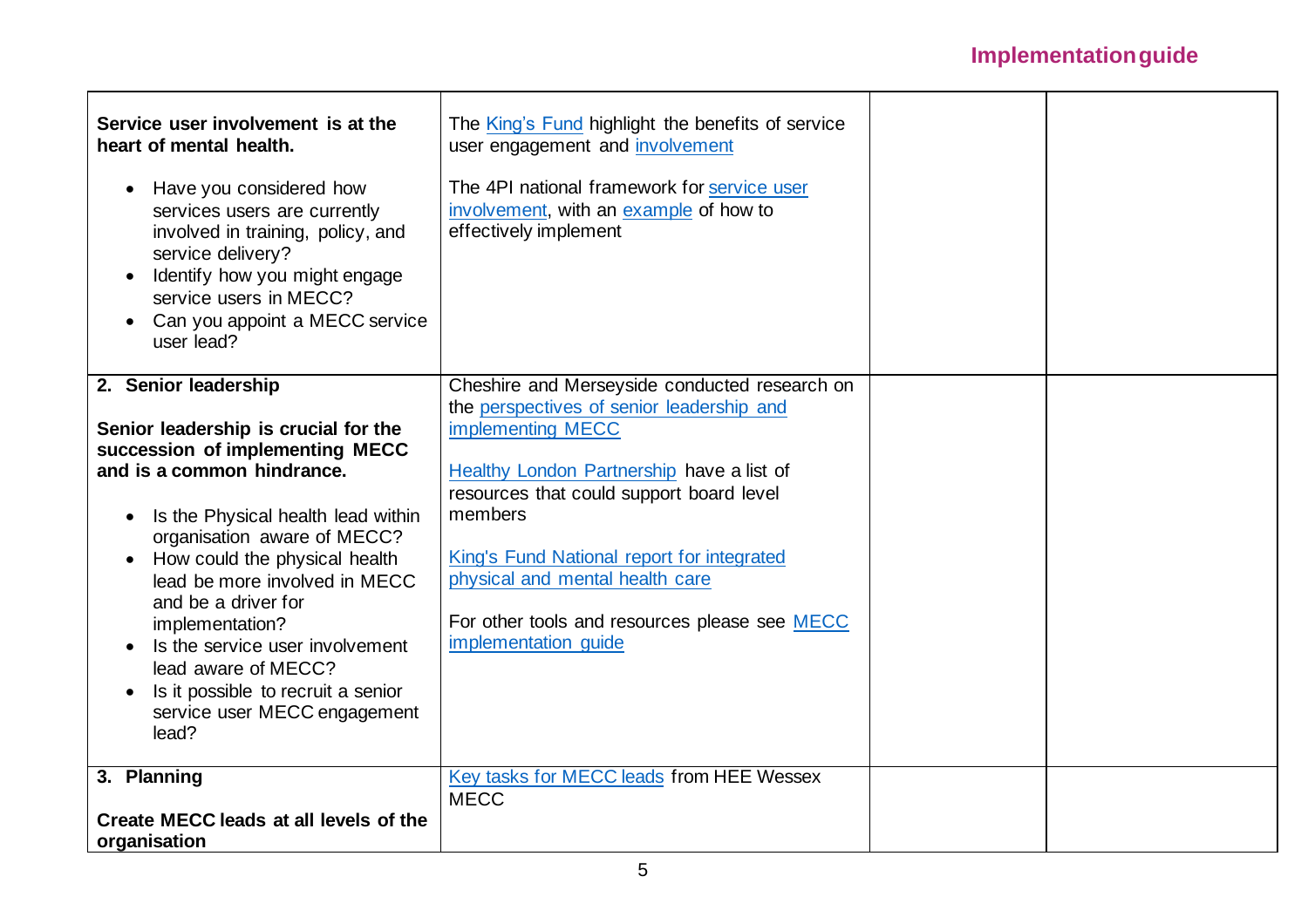|                                              | Consider incorporating principles of Kotter's 8 |  |
|----------------------------------------------|-------------------------------------------------|--|
| Have you got MECC                            | step theory of change into planning to help     |  |
| champions/leads at all levels of             | sustain long term implementations and change    |  |
| the organisation?                            |                                                 |  |
| Identify gaps where there are no             |                                                 |  |
| <b>MECC</b> leads                            |                                                 |  |
| Is there a MECC lead in every                |                                                 |  |
| department?                                  |                                                 |  |
| Have you got a recruitment<br>$\bullet$      |                                                 |  |
| strategy for staff to become                 |                                                 |  |
| MECC champions?                              |                                                 |  |
| Have you identified all                      |                                                 |  |
| professions were MECC is crucial             |                                                 |  |
| i.e psychologist, support workers,           |                                                 |  |
| occupation therapists, and                   |                                                 |  |
| psychiatrists?                               |                                                 |  |
| Have you considered how you<br>$\bullet$     |                                                 |  |
| may need to adapt                            |                                                 |  |
| resources/communication                      |                                                 |  |
| depending on professional<br>groups?         |                                                 |  |
| Have you identified how to                   |                                                 |  |
| engage non-clinical staff in                 |                                                 |  |
| MECC?                                        |                                                 |  |
|                                              |                                                 |  |
| Challenges can create barriers when          |                                                 |  |
| implementing MECC in a sustainable           | See how challenges may be addressed through     |  |
| way.                                         | Kotter's 8 steps to organisation change theory  |  |
|                                              |                                                 |  |
| Have you created a system<br>$\bullet$       |                                                 |  |
| where staff can report any                   |                                                 |  |
| challenges or barriers?                      |                                                 |  |
| How will you measure and record<br>$\bullet$ |                                                 |  |
| challenges at different levels of            |                                                 |  |
| the organisations?                           |                                                 |  |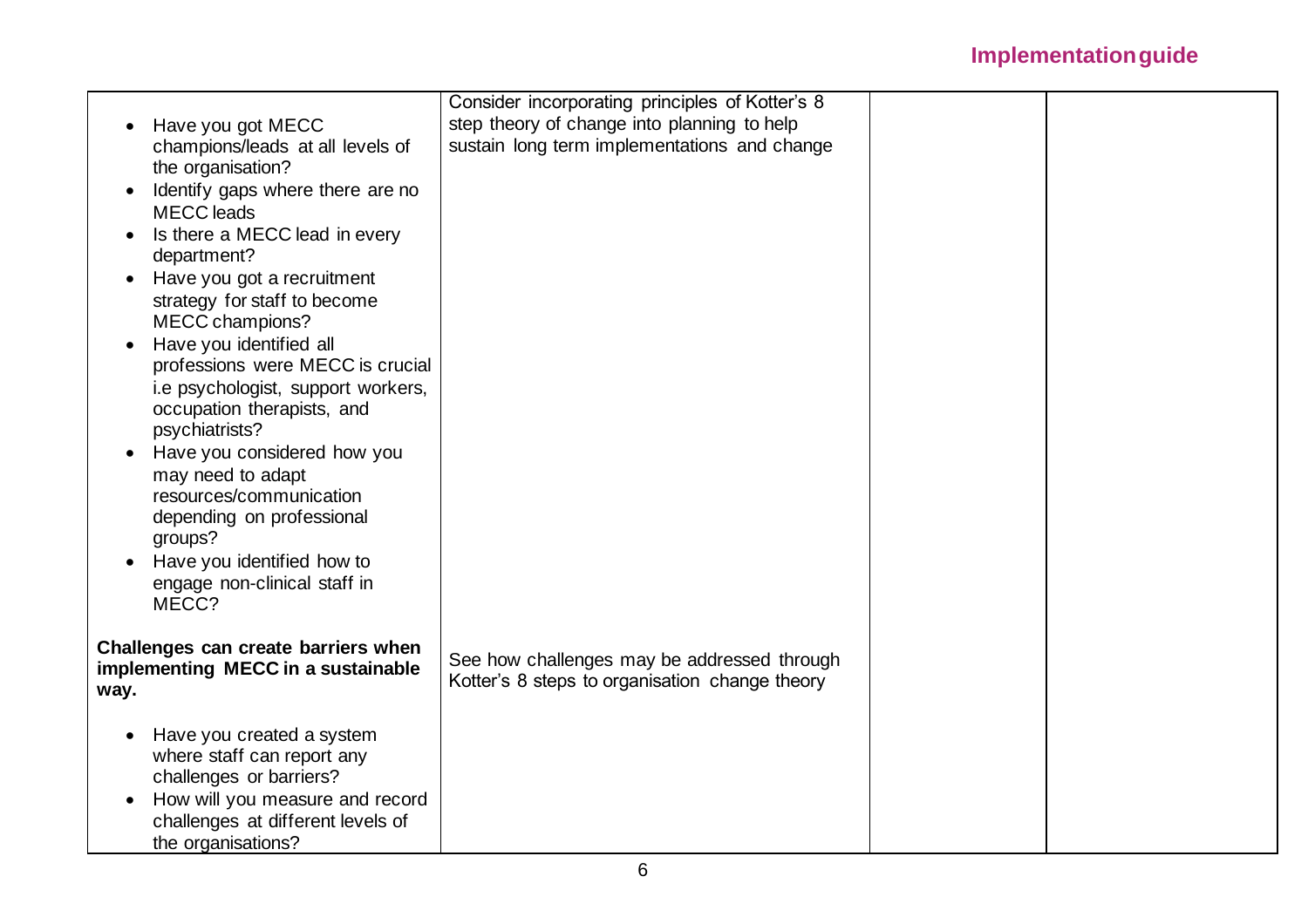|           | How frequently will you review         |                                              |  |
|-----------|----------------------------------------|----------------------------------------------|--|
|           | any challenges and barriers?           |                                              |  |
|           | How do you plan to mitigate any        |                                              |  |
|           | challenges and barriers that           |                                              |  |
|           | arise?                                 |                                              |  |
|           | What challenges may staff              |                                              |  |
|           | experience when working with           |                                              |  |
|           | patients with severe mental            |                                              |  |
|           | illness? i.e capacity,                 |                                              |  |
|           | disengagement, challenging             |                                              |  |
|           | behaviour?                             |                                              |  |
|           | What are the main physical             |                                              |  |
|           | health concerns in mental health       |                                              |  |
|           | settings?                              |                                              |  |
|           | <b>Mental health services include:</b> |                                              |  |
|           | residential, inpatient, community      |                                              |  |
| settings. |                                        |                                              |  |
|           |                                        |                                              |  |
|           | How might MECC be adapted for          |                                              |  |
|           | each setting?                          |                                              |  |
|           | Have you considered MECC in            |                                              |  |
|           | different settings i.e CAMHS?          |                                              |  |
|           |                                        |                                              |  |
|           | <b>Communication</b>                   | Communication toolkit by Healthy London      |  |
|           |                                        | partnership                                  |  |
| $\bullet$ | Have you got an effective              | For different stages and ways to communicate |  |
|           | communication strategy to              | see organisational change document           |  |
|           | communicate to the whole               |                                              |  |
|           | organisation in how the trust is       |                                              |  |
|           | implementing MECC?                     |                                              |  |
|           | Have you considered the way            |                                              |  |
|           | communication should be framed         |                                              |  |
|           | ensuring its framed in a positive      |                                              |  |
|           | way?                                   |                                              |  |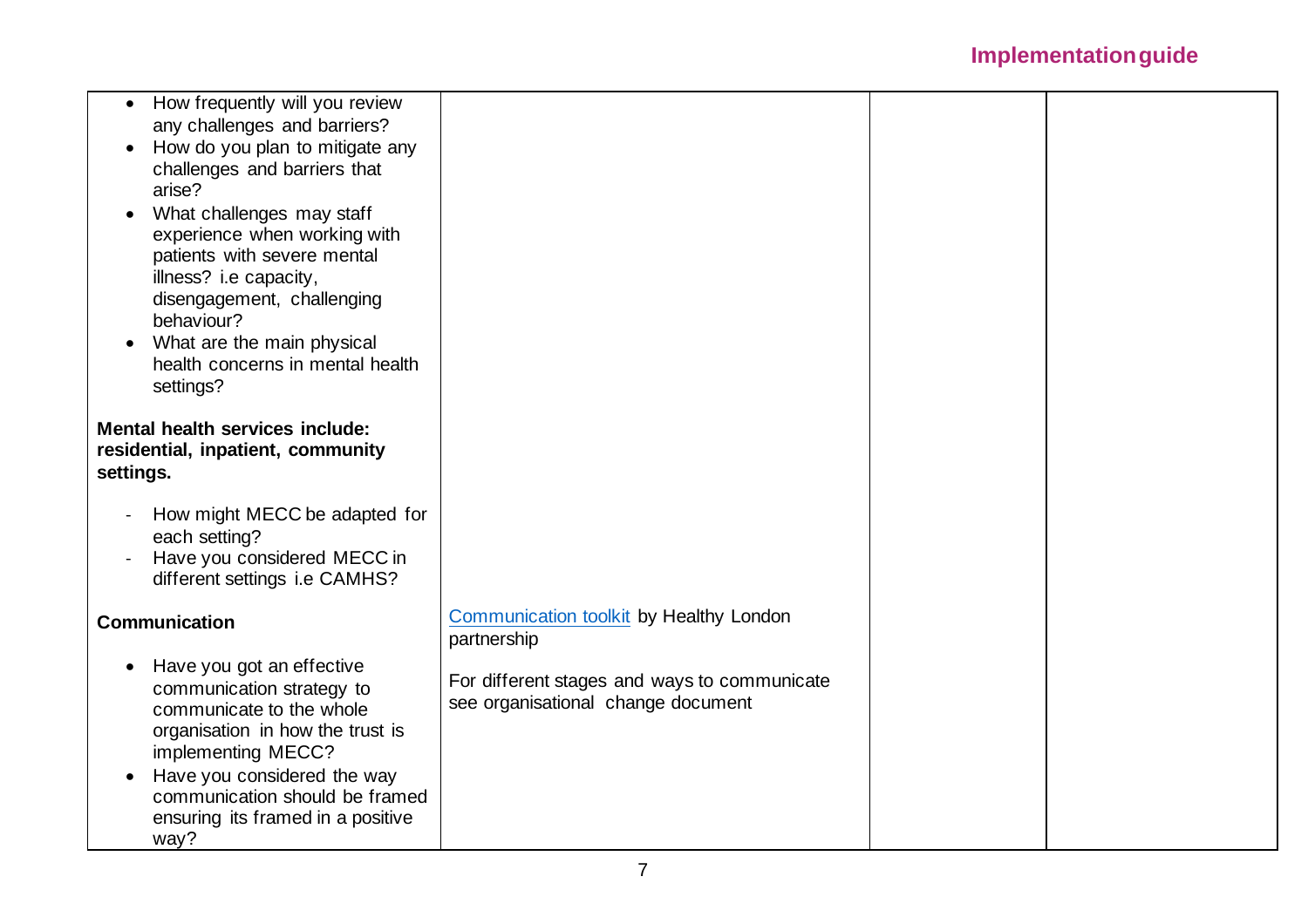| How and when how will the<br>$\bullet$                                                                                                                                                                                                             |                                                    |  |
|----------------------------------------------------------------------------------------------------------------------------------------------------------------------------------------------------------------------------------------------------|----------------------------------------------------|--|
| communication strategy be                                                                                                                                                                                                                          |                                                    |  |
| reviewed to ensure that it is                                                                                                                                                                                                                      |                                                    |  |
| effective?                                                                                                                                                                                                                                         |                                                    |  |
| <b>Whole organisation</b>                                                                                                                                                                                                                          |                                                    |  |
| How can MECC be integrated<br>$\bullet$<br>into most policies and<br>procedures?<br>How can MECC be aligned with<br>$\bullet$<br>personal and professional<br>development?<br>Who will be responsible for<br>ensuring resources are up to<br>date? |                                                    |  |
| 4. Identifying recourses                                                                                                                                                                                                                           | Consider creating a MECC health hero award         |  |
|                                                                                                                                                                                                                                                    |                                                    |  |
|                                                                                                                                                                                                                                                    | recognising staff efforts for implementing MECC    |  |
| Identify what resources are needed                                                                                                                                                                                                                 |                                                    |  |
| and available to support                                                                                                                                                                                                                           | Rural health information hub has created a toolkit |  |
| implementation and for whom                                                                                                                                                                                                                        | to help identify resources                         |  |
| Incentives for staff engagement<br>in MECC<br>Applications for additional funding<br>Posters and leaflets for marketing<br>to staff and servicer users<br>Digital resources i.e creating<br>MECC web pages, videos etc<br>Digital development      |                                                    |  |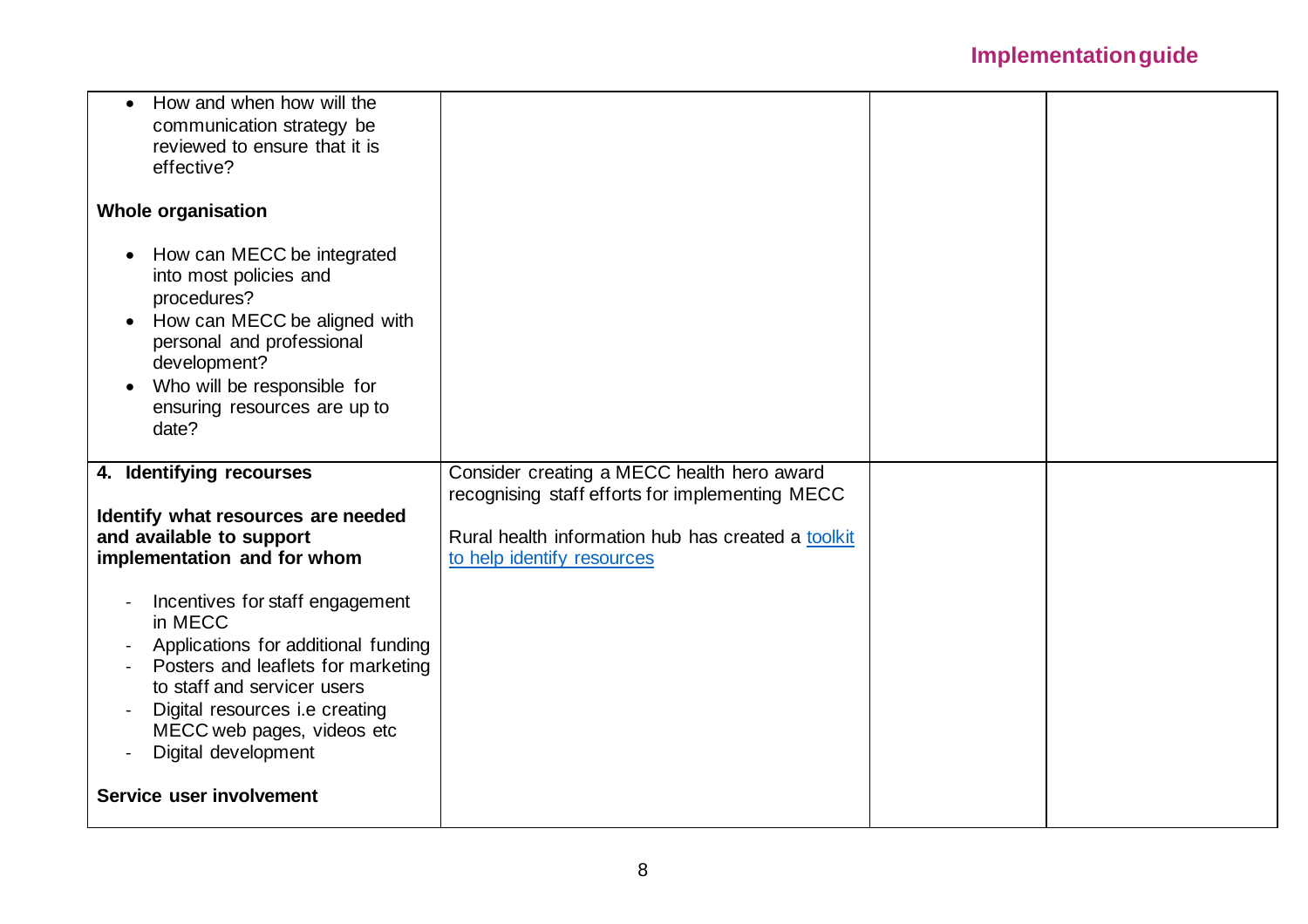| Advertising resources for<br>building awareness<br>Additional funding for supporting<br>their engagement and<br>involvement                                                                                                                                                                                                                  | Infographic for patients and staff of making every<br>contact count<br>Signposting cards which can be given to service<br>users by staff created Yorkshire and Humber<br>public health network                                                                            |  |
|----------------------------------------------------------------------------------------------------------------------------------------------------------------------------------------------------------------------------------------------------------------------------------------------------------------------------------------------|---------------------------------------------------------------------------------------------------------------------------------------------------------------------------------------------------------------------------------------------------------------------------|--|
| 5. Infrastructure – systems and                                                                                                                                                                                                                                                                                                              |                                                                                                                                                                                                                                                                           |  |
| processes                                                                                                                                                                                                                                                                                                                                    |                                                                                                                                                                                                                                                                           |  |
| Service user involvement                                                                                                                                                                                                                                                                                                                     |                                                                                                                                                                                                                                                                           |  |
| Are there existing systems that<br>you can use to recruit service<br>users?<br>Are there existing systems that<br>you can use to communicate<br>MECC updates to service users?<br>How will service user<br>recommendations on<br>implementing MECC be recorded<br>and used?                                                                  |                                                                                                                                                                                                                                                                           |  |
| Service user feedback<br>What are service user attitudes<br>and motivations around healthy<br>lifestyle behaviours<br>Can you identify different ways<br>that service users may be able to<br>get involved in the<br>implementation of MECC?<br>Is there an existing mechanism<br>that can be used to capture<br>feedback from service users | You could use the Determinants of Lifestyle<br>Behaviour Questionnaire (DLBQ) to gather<br>feedback from service users about smoking,<br>physical activity and healthy eating lifestyle<br>behaviours. You can download examples of the<br><b>DLBQ</b> questionnaire here |  |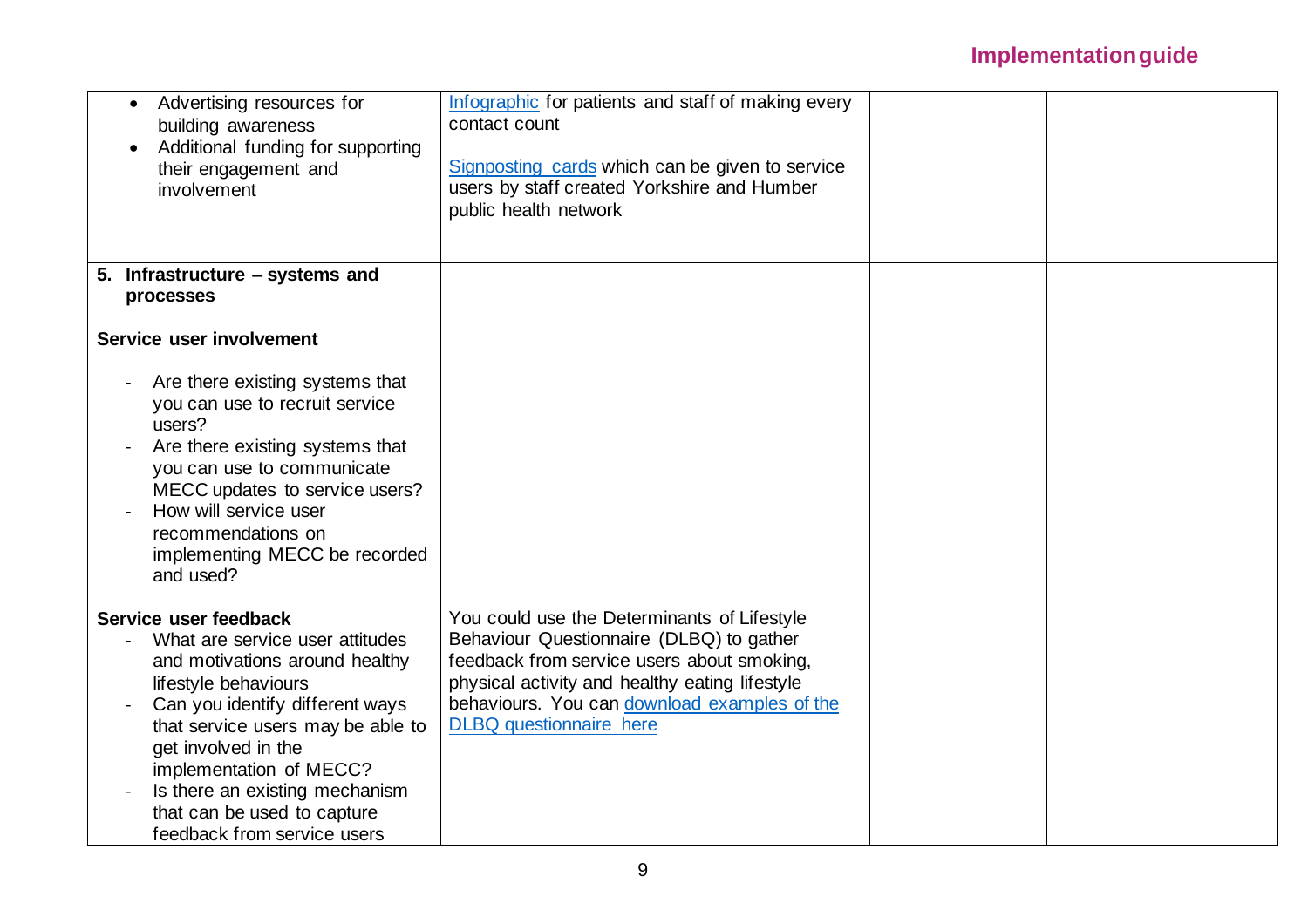| about their engagement and<br>involvement in MECC?<br>How will service user involvement<br>be measured and tracked?<br>How can service users report and<br>record when they notice a staff<br>member has had a MECC<br>conversation with them?<br>How can staff record interest and<br>feedback received from service<br>users?                 |                                                                                                                                                                                                                                                                                                         |  |
|-------------------------------------------------------------------------------------------------------------------------------------------------------------------------------------------------------------------------------------------------------------------------------------------------------------------------------------------------|---------------------------------------------------------------------------------------------------------------------------------------------------------------------------------------------------------------------------------------------------------------------------------------------------------|--|
| Digital infrastructure & support                                                                                                                                                                                                                                                                                                                |                                                                                                                                                                                                                                                                                                         |  |
| Are the IT services and<br>department aware of MECC and<br>how it is being implemented?<br>Are the appropriate IT systems<br>$\bullet$<br>set up to record MECC<br>conversations?<br>Are there other IT systems that<br>could be used to aid<br>implementation and sustainability<br>of MECC?<br>Do service users need access to<br>IT systems? |                                                                                                                                                                                                                                                                                                         |  |
| 6. Staff readiness and engagement<br>Consider how staff can be engaged,<br>empowered, and their inside<br>knowledge used to maximize<br>implementation and opportunities to<br>use MECC                                                                                                                                                         | Consider using an organisational chart to track<br>and identify MECC leads across the organisation<br>MECC workbook to support staff having healthy<br>conversations<br>Royal society of public health Everyday<br>interactions toolkit with a supporting promotional<br>video on Everyday interactions |  |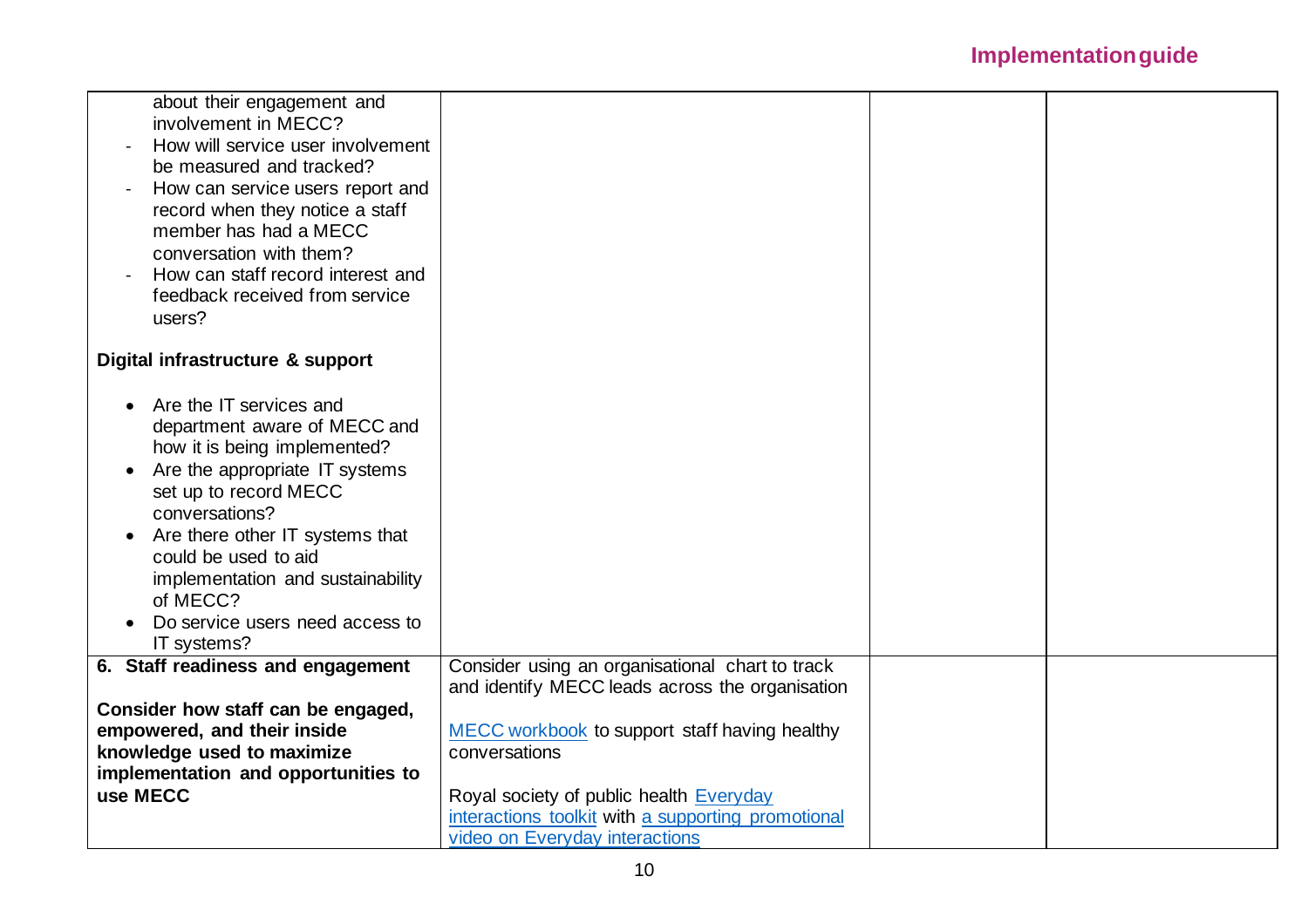| Have you outlined how             |  |
|-----------------------------------|--|
| restrictions of mental health     |  |
| settings on Physical health can   |  |
| be mitigated? I.e in patient      |  |
| settings limited to ward area and |  |
| how this might be addressed       |  |
| through MECC                      |  |
| Have you identified a MECC lead   |  |
| across all levels and departments |  |
| of the organisation, and          |  |
| communicated this across the      |  |
| organisation?                     |  |
| Have you considered how staff     |  |
| can increase service user         |  |
| involvement in MECC?              |  |
| Have you identified what          |  |
| motivates staff, and how this can |  |
| be integrated with MECC?          |  |
| Have you outlined how MECC        |  |
| aligns with core values of the    |  |
| organisation?                     |  |
| Are staff aware of the            |  |
| organisational strategy of        |  |
| implementing MECC?                |  |
| Have you assessed staff           |  |
| confidence levels for having      |  |
| conversations with service users? |  |
| How can you encourage staff to    |  |
| work with other departments for   |  |
| MECC?                             |  |
| Have you identified and           |  |
| communicated services staff can   |  |
| refer service users to?           |  |
| Are staff aware of the importance |  |
| of parity of esteem?              |  |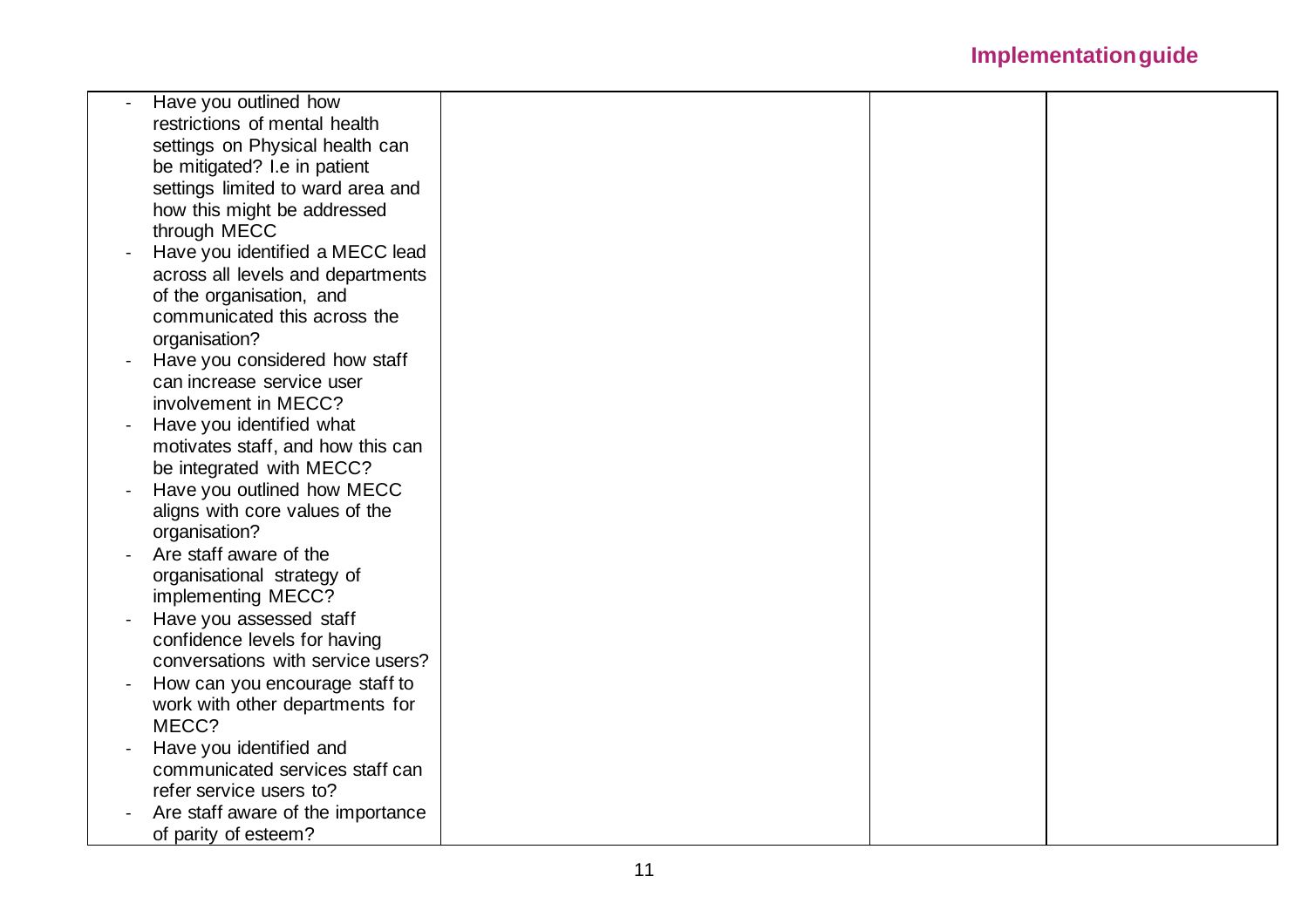| Have you created a pack of          |                                                    |  |
|-------------------------------------|----------------------------------------------------|--|
| resources that staff can use to     |                                                    |  |
| advertise and promote MECC?         |                                                    |  |
|                                     |                                                    |  |
| 7. Implementation - training        | MECC in mental health settings quality marker      |  |
|                                     | checklist (available in the document suite         |  |
| Are staff aware of the importance   | published by HEE)                                  |  |
| of parity of esteem and the         |                                                    |  |
| importance of physical health in    | Additional Mental health promotion and             |  |
| mental health settings?             | prevention training programmes                     |  |
| Have you considered how service     |                                                    |  |
| users can be more involved in       | Basic awareness, advanced skills, train the        |  |
| training?                           | trainer models (Oxfordshire training hub as an     |  |
| Have you incorporated service       | example), refresher training                       |  |
| user feedback of MECC into          |                                                    |  |
| training?                           | Face to face, e-learning and experiential training |  |
| Have you considered long term       | such as simulation based on developing skills      |  |
| vs short term behaviour             | around having health conversations                 |  |
|                                     |                                                    |  |
| changes?                            |                                                    |  |
| Have you considered how             |                                                    |  |
| training may need to be adapted     | For other tools and resources please see MECC      |  |
| for certain professionals?          | implementation guide                               |  |
| Have you considered a multi-        |                                                    |  |
| tiered approach to training?        |                                                    |  |
| Have you identified different       |                                                    |  |
| modalities of training to suit all  |                                                    |  |
| staff needs?                        |                                                    |  |
|                                     |                                                    |  |
|                                     |                                                    |  |
| 8. Review and evaluation            | For examples of potential evaluation               |  |
|                                     | questionnaires please see:                         |  |
| To ensure the effective             |                                                    |  |
| implementation of MECC, it is       | The University of Salford Manchester               |  |
| essential to monitor and review the | report, Appendix 1                                 |  |